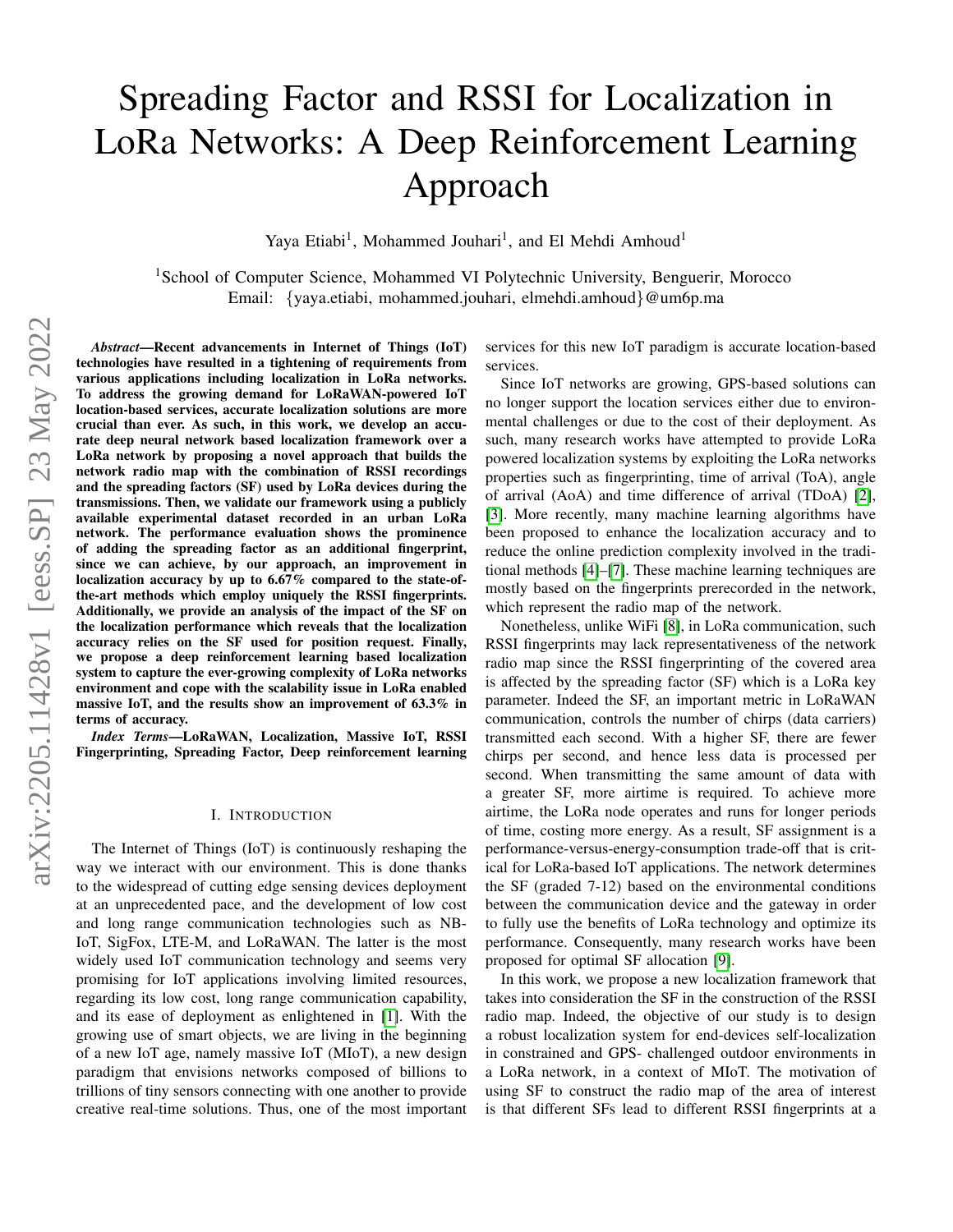given location. In other words, to each SF corresponds a radio map. Thus, taking into account the SF will provide a fully comprehensive radio map that is expected to present better localization performance. Such RSSI fingerprints construction may lead to high complex datasets and the nature of the wireless environment may greatly affect the quality of RSSI signals which in turn may mislead the deep neural network (DNN) based model, leading to a performance degradation of the overall localization system. Consequently, we propose a new formulation of the localization problem with a deep reinforcement learning (DRL) approach which is expected to undertake the complex nature of the IoT environment and achieve better localization accuracy. The contribution of our work is as follows:

- First of all, we show the prominence of using the SF as an additional feature in the building of the RSSI fingerprints.
- Afterwards, we investigate the impact of the SF on the localization accuracy by assessing the localization system accuracy with respect to the SF allocation policy. This enables a better trade-off between network performance and localization accuracy.
- Finally, we propose the use of DRL approach to capture the environmental complexity and the scalability issues induced by the MIoT networks. This has been done using the *OpenAI Gym* environment and the *keras-rl2* library.

The reminder of this paper is organized as follows. Section [II](#page-1-0) describes the the proposed localization system model, while Section [III](#page-2-0) introduces our DRL approach. In Section [IV,](#page-3-0) we present the performance evaluation of the two localization systems. Finally in Section [V,](#page-5-7) we conclude and set forth our perspectives.

## II. DNN BASED LOCALIZATION FRAMEWORK

<span id="page-1-0"></span>As stated earlier, the goal of this work is to develop a robust localization system in LoRa networks that will enable IoT devices to self-localize in outdoor environments with harsh wireless communication conditions where GPS fails to perform efficiently. To do so, we start by proposing a combined SF and RSSI fingerprinting approach to construct our dataset.

## *A. RSSI data acquisition*

We consider a dense LoRa network composed of  $N$  LoRa end-devices so called nodes, deployed in an area of dimension  $L \times W$ , and M LoRa gateways distributed across the network.

In LoRa as well as in other wireless networks, the RSSI is strongly related to the path loss experienced in the studied environment. Basically, the path loss is computed as follows:

$$
PL = P_{T_x} - P_{R_x},\tag{1}
$$

where  $P_{T_x}$  and  $P_{R_x}$  are respectively the transmit and received power. Using the log-distance path loss model as in  $[10]$ ,  $PL$ is expressed by the following equation :

$$
PL = PL_0 + 10\beta \log_{10} \frac{d}{d_0} + X_{\sigma},
$$
 (2)

where  $\beta$  is the path loss exponent,  $d_0$  is the reference distance,  $X_{\sigma}$  represents the log-normal shadowing with standard deviation  $\sigma$  in dB and  $PL_0$  the path loss at the reference distance  $d_0$ .  $PL_0$  given by the free space propagation model is defined as:

$$
PL_0 = 10 \log_{10} \left( \left( \frac{4\pi d_0}{\lambda} \right)^2 \right), \tag{3}
$$

with  $\lambda$  the wavelength of the signal.

The RSSI which is the received power  $P_{R_x}$  is then computed as follows:

$$
RSSI = P_{R_x} = P_{T_x} - \left[ PL_0 + 10\beta \log_{10} \frac{d}{d_0} + X_{\sigma} \right], \quad (4)
$$

meaning that the RSSI value captured from the  $m<sup>th</sup>$  gateway at the  $n^{th}$  position at time t can be expressed as:

<span id="page-1-3"></span>
$$
RSSI_{n,t}^{m} = P_{Tx} - \left[20\log_{10}\left(\frac{4\pi d_0}{c}\right) + 20\log_{10}(f) + \frac{10\beta\log_{10}\left(\frac{d_n^m}{d_0}\right) + X_{\sigma,n,m}^t\right].
$$
\n(5)

Although LoRa has a good sensitivity, the RSSI can be far below the noise floor causing the problem of proper decoding of the signal. In such case, no RSSI value is recorded. Thus, this measurement point is considered as a missing value which is handled in the data preprocessing step described in Section [II-B.](#page-1-1) The same treatment is applied when the gateway is out-of-range or no longer available. The recording of RSSI with respect to the receiver sensitivity is described by the following equation :

$$
RSSI_{n,t}^m = \begin{cases} RSSI_{n,t}^m & \text{if } RSSI_{n,t}^m > S_{n,t}^m \\ NaN & \text{Otherwise} \end{cases}
$$
 (6)

where  $S$ , given by Eq. [\(7\)](#page-1-2), is the sensitivity which depends on the received SNR threshold which in turn is related to the spreading factor SF.

<span id="page-1-2"></span>
$$
S = -174 + 10\log_{10} BW + NF + SNR, \tag{7}
$$

where BW is the bandwidth in KHz, NF the noise figure of the receiver in dB, and SNR the signal to noise ratio. Thus, as depicted in Fig. [1,](#page-2-1) the minimum recorded RSSI value depends on the spreading factor allocated to the node, given a specific bandwidth. Overall, the higher the SF the higher the sensitivity and by extent the longer the communication range and the better the coverage.

# <span id="page-1-1"></span>*B. RSSI data preprocessing*

As seen in the previous section, the constructed RSSI database contains missing values that need to be handled. To do so, we consider the RSSI thresholds for different SF values so that a missing value is replaced by the RSSI threshold of the SF allocated during the communication round. This is indeed described by :

$$
RSSI_{n,t}^m = \begin{cases} S_{n,t}^m (SF) & \text{if } RSSI_{n,t}^m = NaN \\ RSSI_{n,t}^m & \text{Otherwise} \end{cases} \tag{8}
$$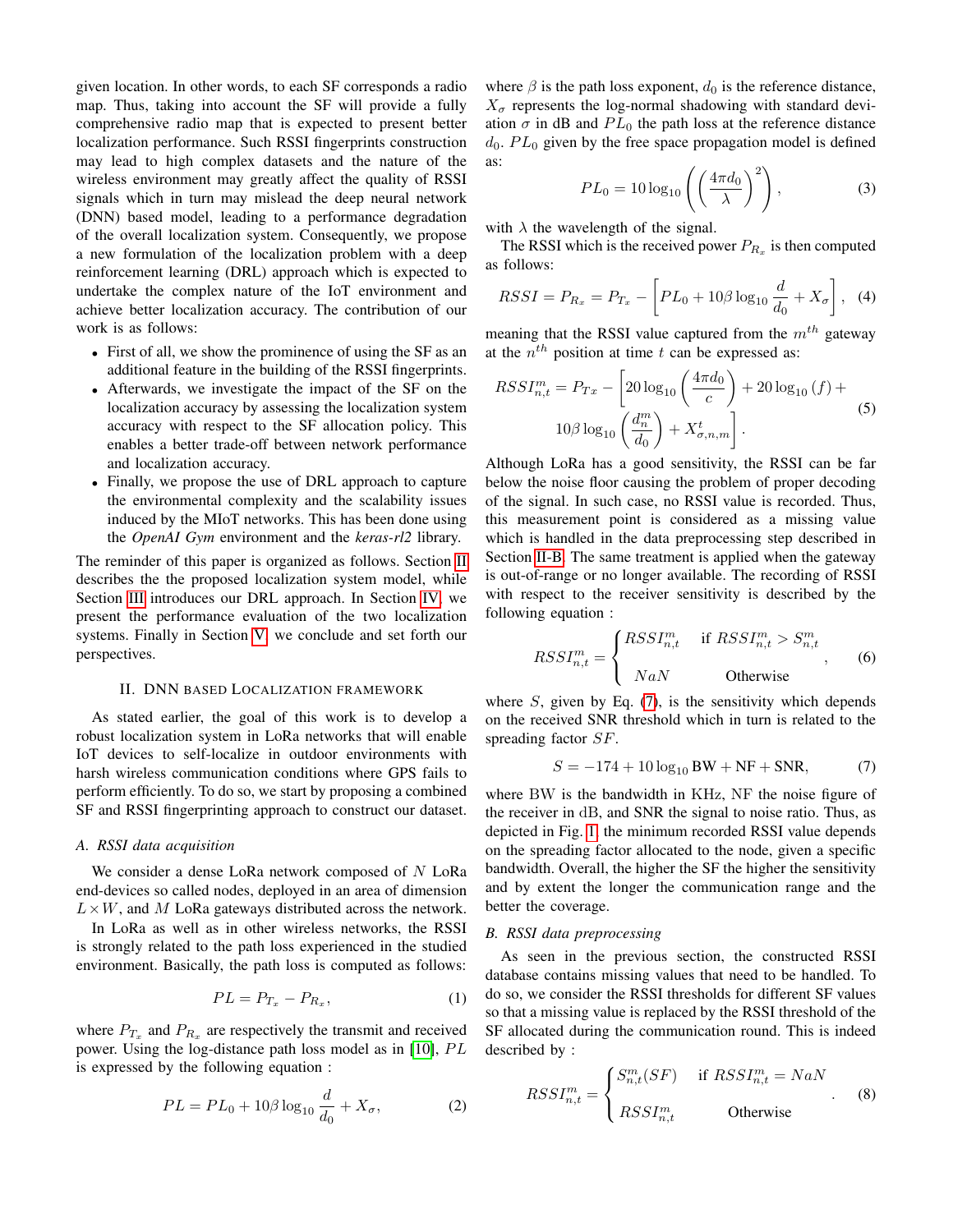<span id="page-2-1"></span>

Fig. 1: Minimum RSSI Vs SF

TABLE I: Parameters of the DNN model

<span id="page-2-3"></span>

| Parameter          | Description                       | Value                                           |
|--------------------|-----------------------------------|-------------------------------------------------|
| Optimizer          | <b>DNN</b> Model Optimizer        | Adam                                            |
| $\mu$              | Learning rate                     | 0.0005                                          |
| $\beta_1, \beta_2$ | Exponential decay rates           | 0.1, 0.99                                       |
| $N_i$              | Input layers units                | 10                                              |
| $N_h$              | Hidden layer units                | $512 \times 256 \times 128 \times 64 \times 32$ |
|                    | $D_1, D_2, D_3$ Dropout layers    | 0.3, 0.2, 0.1                                   |
| $N_o$              | Output layer units                | 2                                               |
| $\sigma_h(\cdot)$  | <b>Hidden Activation function</b> | ReLu                                            |
| $\sigma_o(\cdot)$  | <b>Output Activation function</b> | Linear                                          |
| b                  | Batch size                        | 512                                             |

Afterwards, the SF is added to the RSSI vector as an additional feature. Finally, since we are using gradient-based optimization methods, the RSSI values are normalized using the min-max normalization given by Eq. [\(9\)](#page-2-2), in order to speedup the learning process and to reduce the risk of algorithm divergence.

<span id="page-2-2"></span>
$$
RSSI_i = \frac{RSSI_i - \min(RSSI)}{\max(RSSI) - \min(RSSI)}.
$$
\n(9)

## *C. DNN model training*

In this subsection, we define a DNN architecture whose configuration is shown in TABLE [I.](#page-2-3) The training of the model can be seen as a minimization problem considering the loss function below :

$$
\min_{\boldsymbol{W}} \frac{1}{N} \sum_{n=1}^{N} f(\boldsymbol{W}, [\boldsymbol{RSSI}_n \ \boldsymbol{SF}_n], \boldsymbol{C}_n), \qquad (10)
$$

where  $C_n$  is the  $n^{th}$  reference position coordinates corresponding to the captured  $RSSI_n$  at that location, and W represents the weights or parameters of the DNN model. The optimal weights  $W^*$  are obtained through the minimization of the mean absolute error loss function associated with the DNN model.

## <span id="page-2-0"></span>III. LOCALIZATION WITH REINFORCEMENT LEARNING

Reinforcement Learning (RL) is "trial and error process" [\[11\]](#page-5-9) that can be seen as a general system configuration in

<span id="page-2-4"></span>

Fig. 2: Deep Reinforcement Learning based Localization Framework

which an agent interacts with its environment in an actionreward manner. Indeed, the RL agent takes observations from the environment, then performs specific actions and gets rewarded from the environment regarding the performed actions. As a consequence, the agent learns from its past errors to improve its decision making efficiency, while trying new behaviours that can potentially increase its reward in the long-run as well as the intermediate rewards. The ultimate goal of the RL agent is thus to learn an optimal, or nearly-optimal, policy that maximizes the reward function or other user-provided reinforcement signal that accumulates from the immediate rewards. Such optimization problem can be addressed using Markov Decision Process (MDP) [\[11\]](#page-5-9). Hence, we model our localization problem as a MDP in the next subsection.

## *A. Localization as a Markov Decision Process*

We consider the localization system as a RL agent whose goal is to accurately localize IoT devices in the LoRa network by interacting with the wireless environment. Our considered environment is defined by the RSSI signals and the geometry of the LoRa network, within which the agent shifts and changes a bounding square window (w) through a sequence of actions and goes to the next state after performing a specified action under the current observation. When the targeted IoT device enters the environment and gets an RSSI signal, the localization agent is required to gradually locate it by enclosing it in a small enough window. The agent should identify how to move and rearrange the window at each phase of the localization process in order to efficiently localize the target in few steps, as shown in Fig. [2.](#page-2-4) Therefore, we formulate the localization problem as a dynamic Markov decision process characterized by the following components: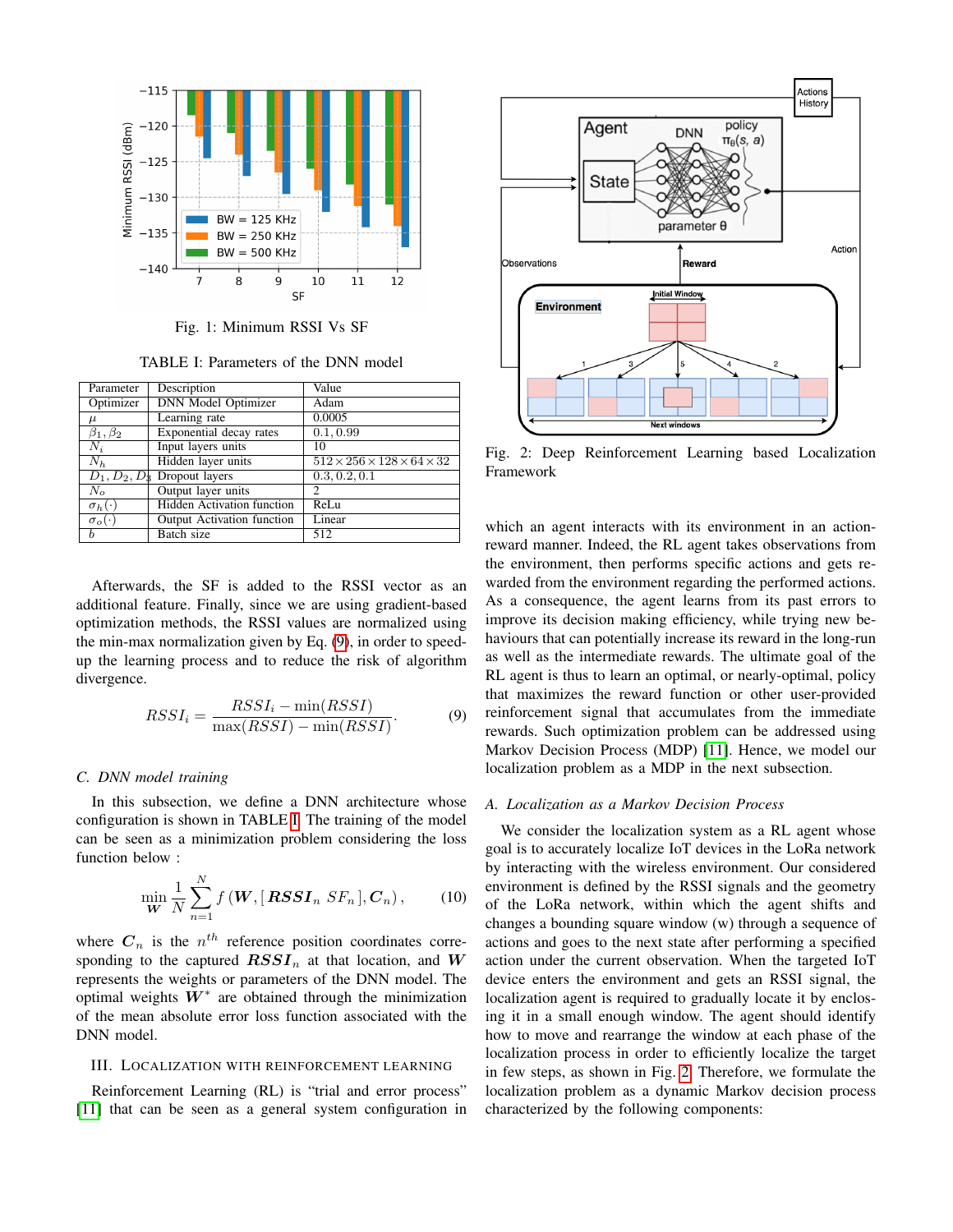*1) State Space:* The state space of the localization problem encompasses the RSSI measurements RSSI, the spreading factors  $SF<sub>s</sub>$  used during measurements, the search window  $\Omega$  characterized by the center coordinates of the localization agent positions  $\Theta$  and the window size d, and the history vector H of actions taken so far.

At at given time step  $t$ , the state of the localization agent is defined by  $s_t = [\text{RSSI}_t, SF_t, \Omega_t, H_t]$  where  $\Omega_t = [\Theta_t, d_t]$ with  $\mathbf{\Theta}_t = (x_t, y_t)$ .

The actions below mentioned, are encoded by their numerical values ranging from 1 to 5 as shown in Fig [2.](#page-2-4) Thus in order to avoid a misinterpretation of the history vector by the Q-Network (which will be discussed later), the actions are one-hot encoded in the history vector, i.e, if we save the last n actions in the actions history vector, the  $i^{th}$  element is a 5-sized binary vector with all values set to 0 except at the position equal to the numerical value of the corresponding action, which is set to 1.

*2) Action Space:* The action space represents the set of actions the agent can perform when trying to locate a target. In our formulation, we distinguish 5 possible actions depicted in Fig. [2](#page-2-4) and defined as follows:

- UP-LEFT:  $\Theta_{t+1} = (x_{t+1}, y_{t+1}) = (x_t - d_t/2, y_t + d_t/2)$ - UP-RIGHT:  $\Theta_{t+1} = (x_{t+1}, y_{t+1}) = (x_t + d_t/2, y_t + d_t/2)$ - DOWN-LEFT:  $\mathbf{\Theta}_{t+1} = (x_{t+1}, y_{t+1}) = (x_t - \mathrm{d}_t/2, y_t - \mathrm{d}_t/2)$ - DOWN-RIGHT:

 $\mathbf{\Theta}_{t+1} = (x_{t+1}, y_{t+1}) = (x_t + d_t/2, y_t - d_t/2)$ - CENTER:  $\Theta_{t+1} = (x_{t+1}, y_{t+1}) = (x_t, y_t)$ 

For each of the above actions, the search window is shrunked as follows:  $d_{t+1} = \alpha \times d_t$ , with  $\alpha = 0.5$  in our formulation.

*3) Reward Function:* Our reward function is based on the normalized intersection of windows noted  $\text{IoW}(\Omega, \Omega^*) \in$ [0, 1] where  $\Omega$  is the search window and  $\Omega^*$  the target window. IoW  $(\Omega, \Omega^*)$  represents the overlapping area of the two windows normalized by the area of the search window and defined as:

$$
\text{IoW}\left(\Omega,\Omega^*\right) = \text{area}\left(\Omega \cap \Omega^*\right) / \text{area}(\Omega). \tag{11}
$$

The reward is then defined as:

$$
r_{a_t}(s_t, s_{t+1}) = \begin{cases} +\xi & \text{if } \text{low}(\Omega^{s_{t+1}}, \Omega^*) \in [\Delta, 1] \\ +\phi & \text{if } \text{low}(\Omega^{s_{t+1}}, \Omega^*) \\ \in [\text{low}(\Omega^{s_t}, \Omega^*), \Delta] \\ -\xi & \text{otherwise} \end{cases}
$$
(12)

where  $\Delta$  is the the overlapping threshold of the search and the target windows,  $\xi$  is the stopping reward and  $\phi$  is the reward for each good action that takes the localization agent closer to the target. In our simulations, these paramters have been set to 0.5, 10 and 1 respectively.

# *B. Deep Q-Network based localization*

The concept of DQN inroduced by DeepMind in [\[12\]](#page-5-10) emanates from the aim of combinining RL and DNNs at scale to solve complex problems at superhuman level. Basically, DQN was developed by enhancing the classic RL algorithm called Q-Learning with DNN and the technique known as experience replay. Indeed, Q-learning as its name suggests is based on the notion of a Q-function most often represented by the so-called Q-table that maps the expected return or discounted sum of rewards  $Q^{\pi}(s, a)$  obtained from state s, by taking action a and then following a policy  $\pi$ . Then, the optimal Q-function  $Q^*(s, a)$  obeys the Bellman optimality equation given by:

<span id="page-3-1"></span>
$$
Q^*(s, a) = \mathbb{E}\left[r + \gamma \max_{a'} Q^*(s', a')\right].
$$
 (13)

Q-Learning intends to estimate the Q-function by using the Bellman Equation [\(13\)](#page-3-1) as an iterative update formulated as:

$$
Q_{i+1}(s,a) \leftarrow \mathbb{E}\left[r + \gamma \max_{a'} Q_i\left(s', a'\right)\right].\tag{14}
$$

Such iterative formulation converges to the optimal Q-function  $Q_i \rightarrow Q^*$  as  $i \rightarrow \infty$  as shown in [\[13\]](#page-5-11). However, in localization problem, it is not possible to represent the Qfunction as a table with values for each combination given the nature of the localization task where the state space is continuous. Instead, we define a neural network based approximation function with parameter  $\theta$ , known as the DQN such that  $Q(s, a; \theta) \approx Q^*(s, a)$ . To do so, the DQN is trained by iteratively adjusting the parameter  $\theta_i$  to reduce the loss function given by :

$$
L_i(\theta_i) = \mathbb{E}_{s,a,r,s' \sim \rho(.)} \left[ \left( y_i - Q\left(s,a;\theta_i\right) \right)^2 \right], \quad (15)
$$

where  $y_i = r + \gamma \max_{a'} Q(s', a'; \theta_{i-1})$  and  $\rho$  the distribution over transitions  $\{s, a, r, s'\}$  collected from the environment.

During the training,  $\rho$  follows the  $\epsilon$ -greedy policy which chooses between the greedy action (exploitation) with probability  $\epsilon$  and a random action (exploration) with probability 1– $\epsilon$ to ensure good coverage of the state-action space. Moreover, at each training iteration, we decay the  $\epsilon$  value so that the exploitation probability increases as the agent is learning.

In standard Q-learning, the loss function is computed using only the last transition  $\{s, a, r, s'\}$ . In our training, we use the *Experience Replay*, a technique introduced in [\[13\]](#page-5-11) to make the network updates more stable. Therefore, at each time step, the transition vector  $\{s, a, r, s'\}$  is stored in a circular buffer named the *replay buffer*. Then, we use mini batches from samples in the replay buffer to update the Q-network.

## <span id="page-3-0"></span>IV. PERFORMANCE EVALUATION AND DISCUSSION

## *A. Simulation results*

For the simulation, we consider a squared urban area of size  $5 \times 5$   $km^2$  covered by a LoRa powered IoT network equipped with  $M = 10$  GWs. According to the experimental measurements done in [\[14\]](#page-5-12), the environment variables  $PL_0$ ,  $β$  and  $σ$  are set to 128.95, 2.32 and 7.8 correspondingly. We consider 10000 reference positions randomly scattered in this 25  $km^2$  network with the number of repetitions T set to 10. The RSSI values are created using Eq. [\(5\)](#page-1-3) with a random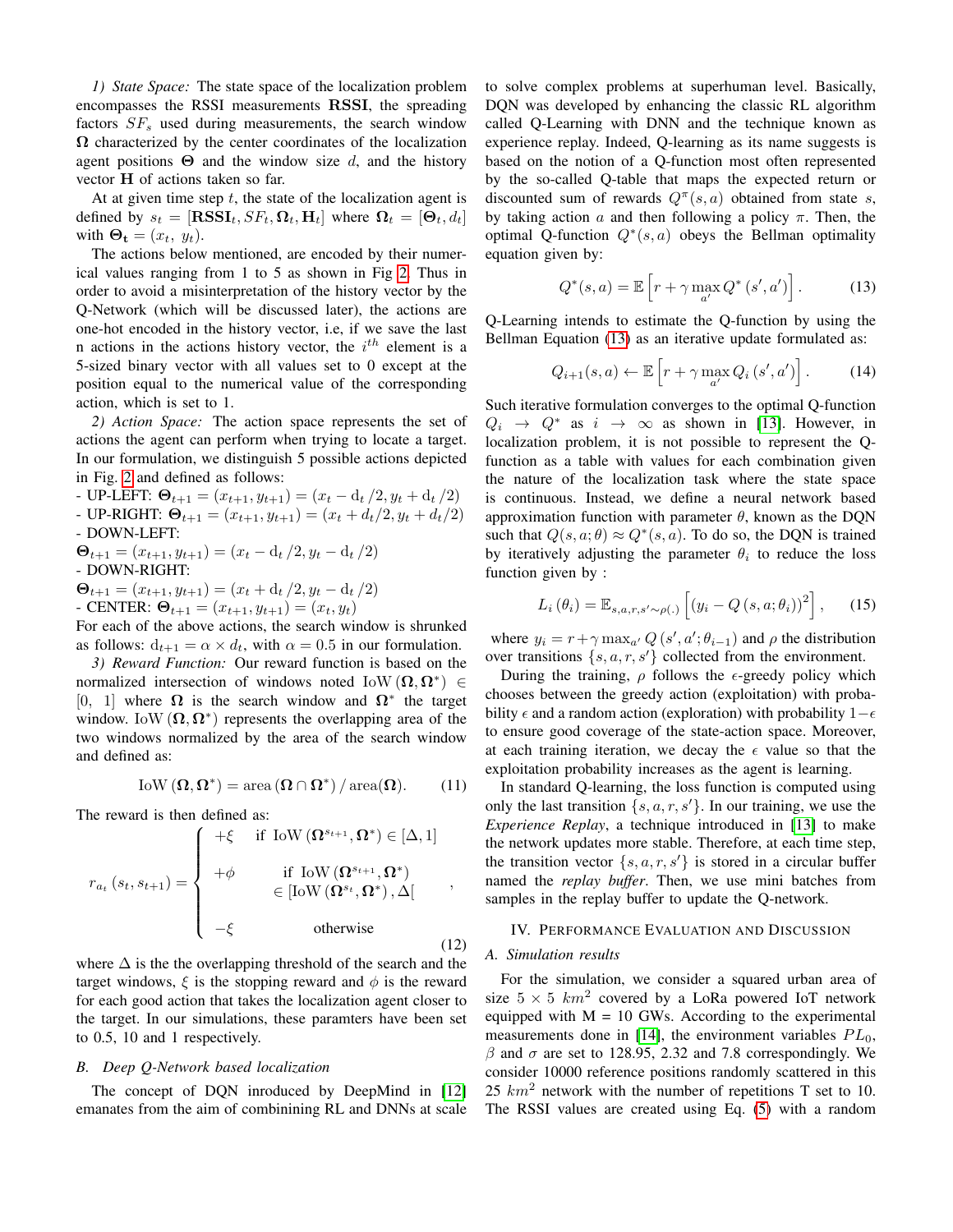<span id="page-4-0"></span>

Fig. 3: Model Evaluation using simulation data

<span id="page-4-1"></span>

Fig. 4: SF distribution in the dataset

seed of 200 to make the simulated RSSI dataset reproducible. Then we configure a DNN model according to TABLE [I](#page-2-3) and perform the training whose results are depicted in Fig [3.](#page-4-0) This result confirms the prominence of using SF in the radio map construction since it improves the training as well as the validation accuracy of the proposed DNN model.

## *B. Experimental validation*

In this section, we use a publicly available experimental dataset to assess the performance of our model. Indeed, we use the LoRaWAN dataset published by Aernouts et al. in [\[15\]](#page-5-13), which was gathered over a 52  $km^2$  area in Antwerp, Belgium, by attaching LoRa modules to postal service vehicles and sending a message every minute to 68 LoRaWAN gateways. The experiment has been conducted for three months, resulting in 123,528 RSSI samples with the associated SFs used during the transmissions.

In Fig. [4,](#page-4-1) we explore the SF values jointly recorded during the RSSI data collection to ensure that our method can be adopted. Overall, we can see that all the SF values are well represented with a dominance of SF12.

<span id="page-4-2"></span>

Fig. 5: DNN model evaluation with and without SF

<span id="page-4-4"></span>

Fig. 6: Evaluation of the SF impact on the localization accuracy

<span id="page-4-3"></span>TABLE II: Mean distance error (m) with and without SF

| Model     | Training | Validation | <b>Baseline</b> |
|-----------|----------|------------|-----------------|
| $w$ /o-SF | 319.84   | 365.03     | 398.40          |
| w-SF      | 298.51   | 359.71     | ۰               |

Afterwards, we set the input of the DNN model described in TABLE [I](#page-2-3) to  $N_i = 69(68 \text{ RSSI}$  values from the 68 gateways + the transmission SF). The results are presented in Fig. [5](#page-4-2) which reveals that with the SF as an additional feature input to the model, the convergence speeds up. The accuracy is improved by up to 6.67% as shown in TABLE [II](#page-4-3) where the evaluation is done using the mean distance error metric.

Moreover, we evaluate the localization performance with respect to the SF feature and the result is presented in Fig. [6.](#page-4-4) We observe in general that the SF possesses an effect on the localization accuracy. Indeed, the best localization accuracy is obtained for SF7 followed by SF11 while SF12 leads to the worst localization performance after SF8, SF9 and SF10 respectively. More specifically, compared to SF12, using SF7 can improve the localization accuracy by  $\sim 18\%$ .